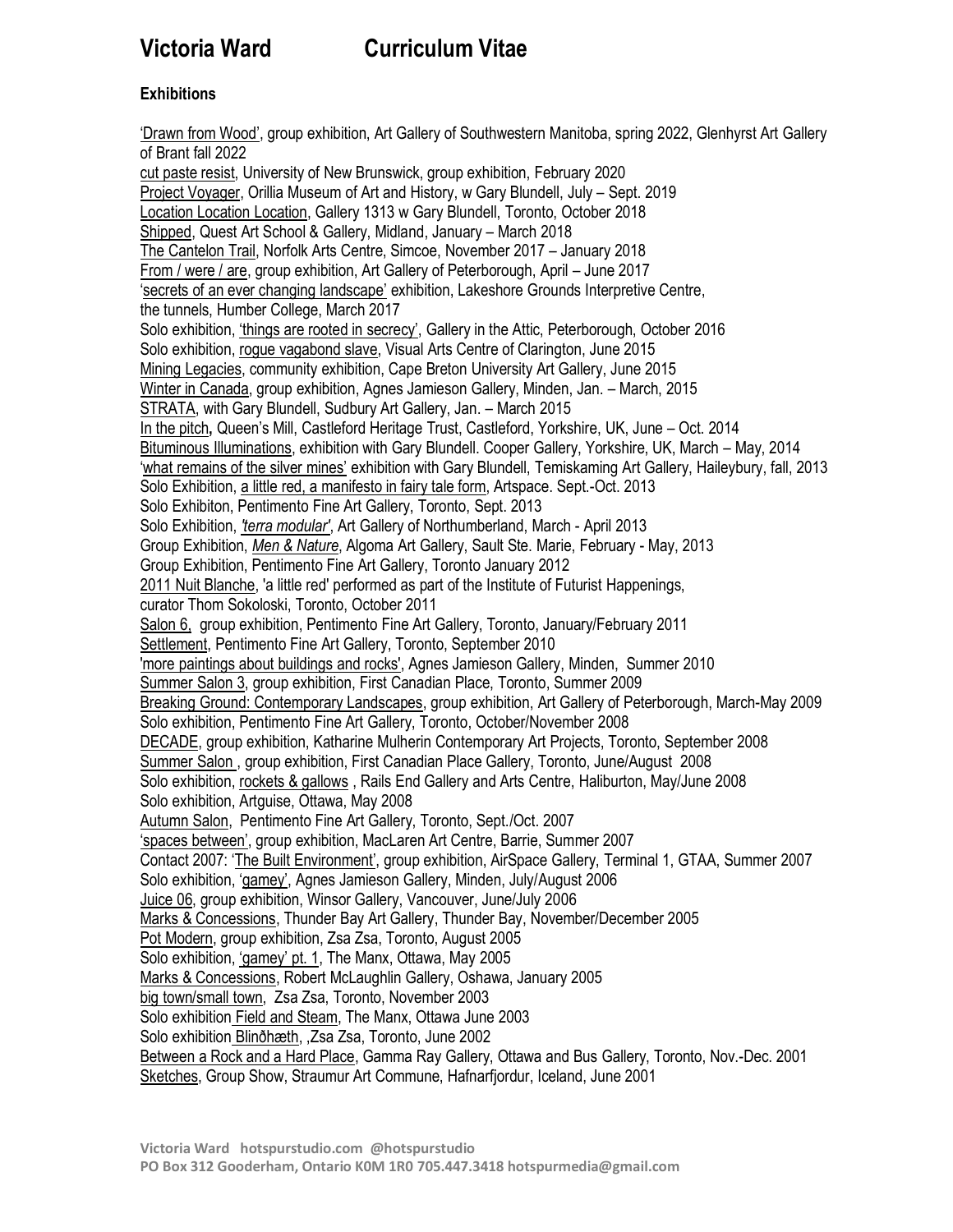#### **Exhibitions con't**

Reformation, group exhibition, V.A. MacDonnell Gallery, March, 2001 Last Fall, Gallery 1313, Mainspace, March, 2000

#### **Awards, Notices, Catalogues**

"Navigations of Iron", Gary Blundell, essays by Victoria & Maralynn Cherry, self published, 2020 "Significant exhibition, Project Voyager", Orillia Matters, July 2019 'rogue, vagabond, slave', catalogue, essays by James Campbell & Anne Jaeger, Visual Arts Centre of Clarington, 2016 'A Must See' for Mining Legacies, Canadian Art website, June 24-July 1, 2015 'a little red, Victoria Ward' TroutinPlaid.com @TroutinPlaid, October 2013 'a little red, Victoria Ward' KawarthaNOW.com October 2013 Critics 12 Picks for Nuite Blanche, Globe and Mail, RM Vaughan, October 1st, 2011 'more paintings about buildings and rocks', catalogue, Agnes Jamieson Gallery, 2010 Local Artists show the beauty in the unnoticed and forgotten, Will Jones, The Voice, June 2010 'Critic's Pick, Editor's Pick, Victoria Ward at Artguise', Peter Simpson, Ottawa Citizen, May 2008 'rockets & gallows', brochure, essay by Laurie Jones, Rails End Gallery & Arts Centre, May 2008 'spaces between', brochure, essay by Sandra Fraser, MacLaren Art Centre, July 2007 'spaces between', ArtCity Magazine, Spring 2007 New art show honours the feast, Minden Times, July 26, 2006 Unique landscape artists to give workshop, Thunder Bay Source, November 25, 2005 Inside the Artist's Studio, Ottawa Xpress Magazine, April 14, 2005 Marks & Concessions Catalogue, essays by David Aurandt, Exec. Dir., & R.M. Vaughan, February 2005 Galleries, Going Out, Ottawa Citizen, June 21<sup>st</sup>, 2003 "Precambrian Shield Foundation for Artists", Xpress, June 12<sup>th</sup>, 2003 "Partners in Art and Life", Globe and Mail, July 17, 2002 "Top Ten Shows", Eye Weekly,The Year in Pictures, December 20, 2001 Canada Council for the Arts Travel Grant 2014 Ontario Arts Council, Mid-Career Grant, 2011 Ontario Arts Council, International and National Residency Grant 2010 Ontario Arts Council, Touring & Collaboration Grant 2005 Ontario Arts Council, Exhibition Assistance Grants 2001 - 2020

## *Residences & Workshops*

'a little more red: a convivium of Marxism, art making, data mining and cake' – theatre/visual art residency at The Theatre on King, Peterborough – November 2019 Maple Syrup Residency – collective art project, Port Rowan, March 2019 The Ice Cube Gallery, co-organizer, programmer & communications – Haliburton ice hut pop up February 2019 Research & residency, Norfolk Arts Centre, May 2017 Mining Legacies: a community workshop Cape Breton University & Glace Bay Museum, Nova Scotia, July 2014 Art House, Wakefield, England - May/June 2011 Straumur Art Commune, Iceland – June 2001

## *Festivals*

Artsweek, Peterborough, 2010 and 2012 Nuit Blanche, Toronto, 2011 Toronto Outdoor Art Exhibition, 2004 -06